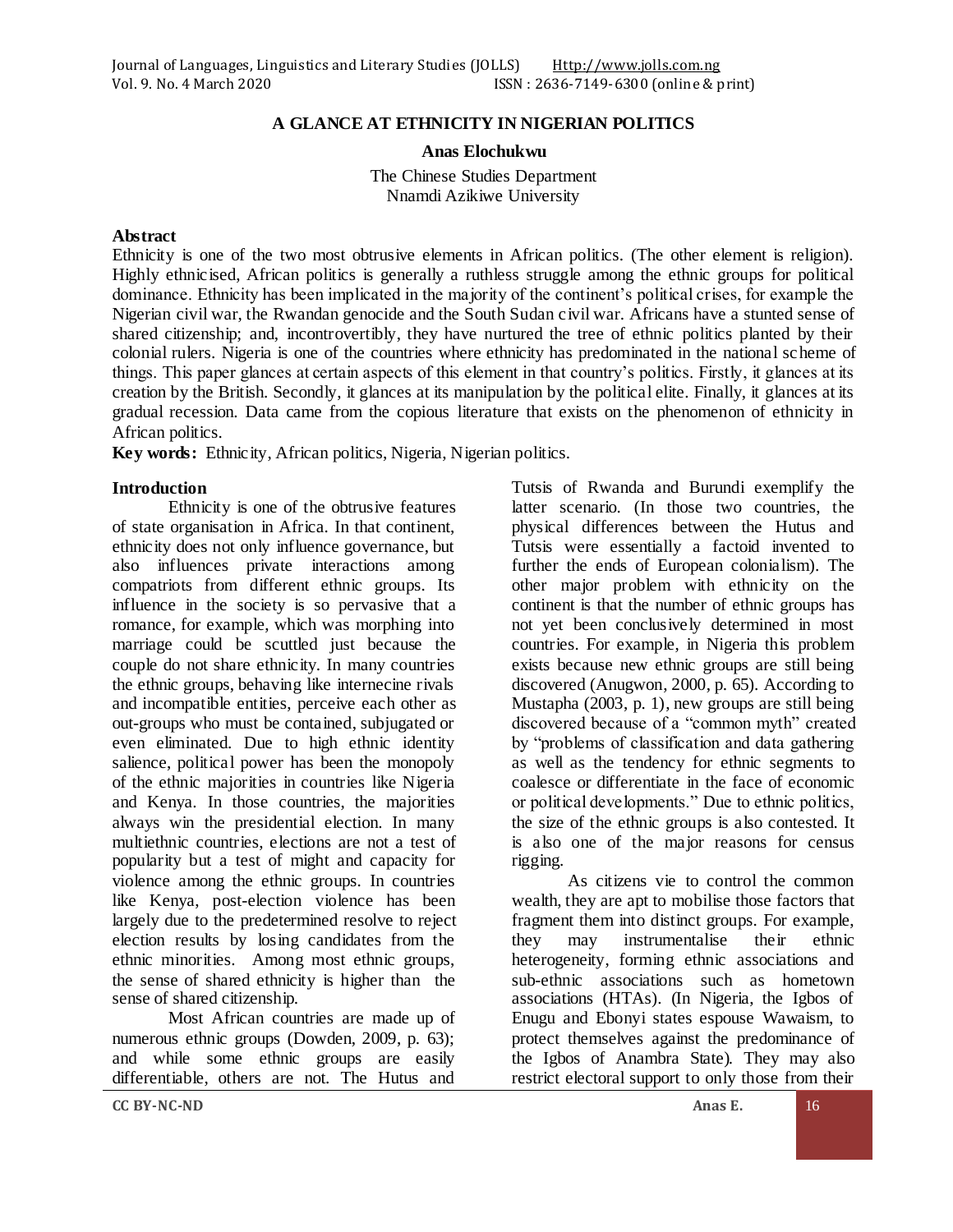own ethnic group (the so-called "sons of the soil") or to "outsiders" who have manifest readiness to gratify the parochial interests they are pursuing. This paper probes African politics, focusing on ethnicity in Nigerian politics.

## **Pervasiveness of ethnicity**

Ethnicity has been a feature of state organisation in Nigeria since colonial rule created the arena for antagonistically competitive contact among the ethnic groups who hitherto were barely aware of each other's existence. Achebe (1983, p. 5) considers it as the country's major obstacle to national integration. Ethnic rivalry has been dominated by the three largest groups, the Yoruba, Igbo and Hausa-Fulani. Ethnicity is a problem that permeates the whole gamut of national existence: politics is ethnicised; the economy is ethnicised; justice is ethnicised; personal relationships are ethnicised. In the scramble to dominate the political space, the ethnic groups haul their differences to the front row of the scramble. Even conflicts that were given a decent burial many decades ago are exhumed and assigned a role in the scramble.

The criticality of ethnicity to the realisation of parochial goals in the Nigerian scheme of things is one of the factors incentivising Nigerians to politicize ethnicity. As noted by Agbu (2011, p. 12), "ethnicity only becomes relevant as a result of the politicisation of ethnic identity in the struggle for power or political competition." Nigerians may disregard ethnicity when they plan to rob the common vault; but they will recruit it if their contest straddles the ethnic fault line. As noted by Achebe (1983, p. 5), "*Tribe* [ethnicity] has been accepted at one time as a friend, rejected as an enemy at another, and finally smuggled in through the back-door as an accomplice."

## **Origin of ethnicity**

The debate over the extent to which colonialism should be blamed for the problem of ethnicity in Nigeria is an endless one. But of particular interest in the debate, is the vehemence of the contention that colonialism made Nigerians to become acutely aware of their ethnic diversity through the arena for conflictive contacts it created, namely the urban centre. To this contention,

ethnic conflict began as an urban phenomenon. Those who contend thus, contend that ethnic identity only became a salient issue in intergroup contact after Nigerians were forcibly brought together under colonial rule and made to become acutely aware of their belonging to significantly different ethnic groups. Nnoli, one of those who have probed the deepest recesses of African<br>ethnic politics, has trenchantly accused ethnic politics, has trenchantly accused colonialism of politicising ethnicity in the country. As he has argued (2008, p. 143),

> The British colonial administration encouraged communal sentiments among Nigerians…The encouragement was reflected structurally by the administrative system of indirect rule. It started out as an instrument for overcoming the pervasive, financial, personnel, and communications problems of the colonial administration in Northern Nigeria and ended up as a means for reinforcing communal identity among Nigerians, creating a new sense of communal identity where none existed, and providing a new symbolic and ethnocentric focus for the urban population.

Colonial rulers made ethnicity a sociocultural phenomenon in interethnic relationship. Their policy of divide and rule frustrated cross-ethnic solidarity against colonial rule (2008, p. 5). It also schemed to keep contact between the northern and southern parts of the country to a minimum. As Coleman has noted (1958, p. 322), "[B]y far the most important single feature of British policy [of divide and rule] was the effort made to preserve the Muslim North in its pristine Islamic purity by excluding Christian missionaries and limiting Western education, by denying northern leaders representation in the central Nigerian Legislative Council during the period 1923-1947, and by minimising the contact between the northern peoples and the more sophisticated and<br>nationally-minded southerners temporarily nationally-minded southerners temporarily resident in the north."

Of course, there were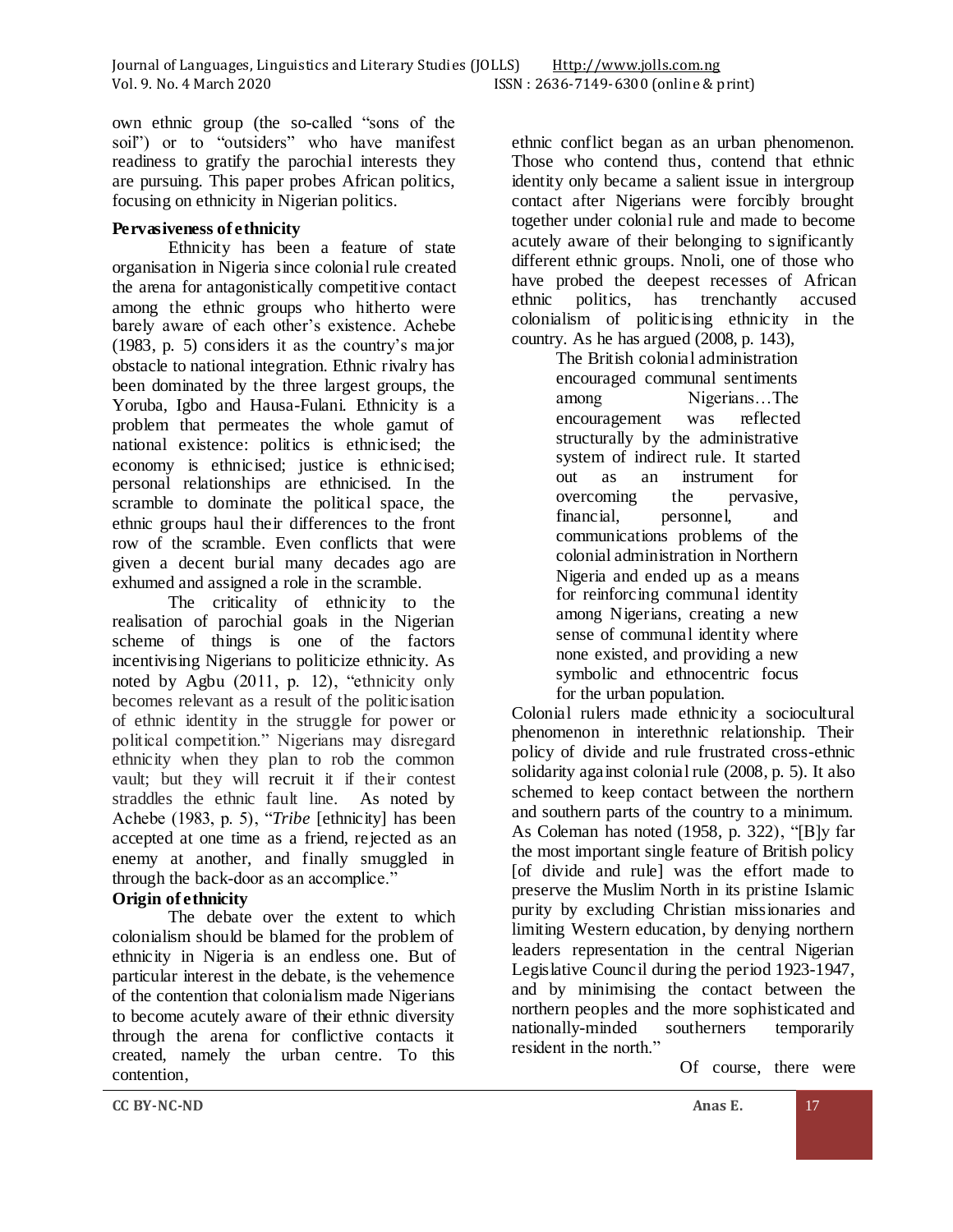ethnic conflicts in the pre-colonial period, but they were mostly those engendered by territorial ambitions or occasional inefficacy of diplomacy in conflict resolution. That is to say that, despite the assertion to the contrary, conflict and insecurity were not the predominant phenomena in the country before the British arrived to subdue and rule the people.

Eurocentric, racist scholars like David Hume, Georg Hegel and Hugh Trevor-Roper have fetishised inertness in pre-colonial Africa. Those scholars were geniuses who, tragically, indulged their imagination, allowing it to be polluted by their fallacy of inertia about the continent prior to colonial intrusion. The depravity of their assumption has certainly detracted from their contribution to historiography. If the continent was inert and saturated with violence as these victims of false memory have claimed, how could Africans, for example, have successfully engaged in longdistance trade or conducted marriage between clans and ethnicities? Or how could they have built wonders like the pyramids of Egypt? The truth is that the continent's architecture of law and order began to crumble only after Arabs and Europeans made Africans a fungible commodity in international trade. Slave trade, without doubt, retarded the progress of African development.

Of course, Africans did fight wars; and like Smith (1989, pp. 3-4) has noted, "among most West African peoples the regulation of peaceful contact with outsiders was accompanied by some regulation of their warfare, often constituting a mitigation of that warfare." (In modern times, the West has fought wars with the savagery of the Assyrians and Chaldeans). With the availability of European arms, making war almost became a pastime in the continent. As Smith (1989, p. 5) puts it, "It must … be remembered that much of the unrest which characterises the history of pre-colonial West Africa was stimulated by the export trade in firearms, behind which was the foreign demand for slave labour." This was one of the truths Basden (1982, p. 202) omitted to acknowledge when he said that war was a pastime in precolonial Igbo land. But even if war in precolonial Igbo land was a pastime, European

firearms infused the profit motive into it when people began to use them for export slave trade.

European arms exacerbated Africa's insecurity by increasing the efficacy, allure and scope of violence. Furthermore, they brutalized the natives, making them become less amenable to dialogue. Before the introduction of European guns, war was not the primary option in conflict resolution in most African societies. The point can be exemplified with the Igbos. In pre-colonial Igbo land, war was not absent, but it was a trace element in the sociopolitical organisation. There were three kinds of war. In *ogu okpiri*, "the understanding is that no bodily harm involving loss of blood should be allowed. Contestants club their opponents down until they surrender or run away" (Ogbalu, 2006, p. 43). In *ogu mma*, "Instruments like spears (*opi*), bows and arrows (*uta na aku*), slings (ebe) and stones might be used but the important thing is [that] nobody should be killed" (Ogbalu, 2006, p. 43). In contrast, in *ogu egbe*, "the use of guns was prominent and other lethal weapons might be used [and] Contestants are free to kill their opponents or take them prisoners" (Ogbalu, 2006, p. 43). The clear inference from *ogu egbe* is that European guns gave war in pre-colonial Igbo land a new face.

Attributing ethnic rivalry in Africa to colonialism, Nnoli (2008) has contended that colonialism sowed the seed of ethnic politics when it created the urban areas to which people from different ethnic groups flocked in search of opportunity. Anthropologists who were recruited to study the native culture 'discovered' and/or invented differences between the ethnic groups. Those differences even where they really existed had been mostly latent, passive and anodyne. But to achieve their goal of imperial subjugation, the anthropologists invented special meanings for them. As noted by Nnoli (2008, p. 52), "Conflict does not arise naturally because groups of people are different, but because special meanings are attached to these differences that make them appear irreducible and incompatible. The Hutu and Tutsi lived together for centuries without resorting to violence, but in colonial and neocolonial societies their reconstructed identities have turned into focal points of violent conflicts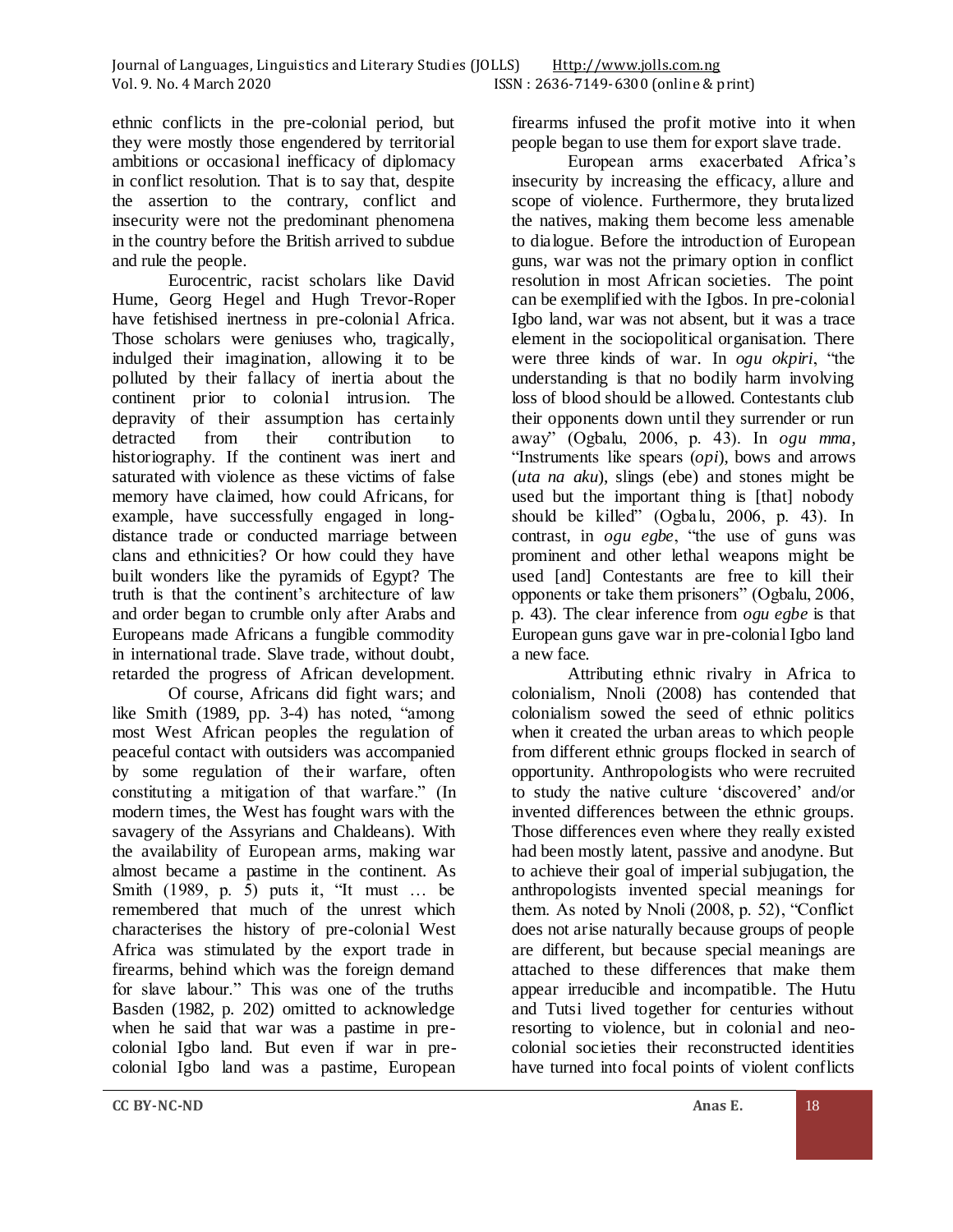in Rwanda and Burundi." Falola (2016, p. 225) agrees with Nnoli that ethnic animosity is a legacy of colonialism: "Nigerians inherited those assumptions regarding the divisions of people into races, places, ethnicities, and states. The idea of the "ethnic nation" and the Nigerian nation emerged simultaneously."

The ethnic rivalry that ensued in the urban area involved two fronts: between the 'sons of the soil' (the indigenes) and the migrants and among the migrants themselves. (Both the indigenes and the migrants unwittingly aided the establishment of colonial rule in their country). The indigene-migrant dichotomy that ensued in the colonial urban centres is one of the factors emasculating the efforts at peaceful ethnic coexistence in the country. Jos, for example, has been grappling with the problem of long-lasting animosity between the indigenes (who are predominantly Christian) and Hausa-Fulani settlers (who are predominantly Muslim). The rural-urban migration instigated by colonialism had its psychological price tags. One of the tags was the feeling of vulnerability and insecurity. One of the ways through which the migrants tried to overcome the feeling was to form ethnic associations (Nnoli, 2008, p.106). Some of such associations were the Igbo State Union and Egbe Omo Oduduwa. The associations were formed to pursue these two predetermined self-interested objects: to promote members' interests and to mobilise political support for kinsmen. They played a major role in entrenching ethnic chauvinism in Nigerian politics. For example, the "apparently close alliance between the Pan-Ibo movement [the Ibo Federal Union] and the NCNC Pan-Nigerian movement …alarmed the leaders of other nationalities, who saw what they suspected to be a growing threat of Ibo domination" (Coleman, 1958, p. 341).

In the North, the colonial rulers encouraged the development of a separate ethnic identity with its deliberate policy of isolating strangers in the new residential quarters called *sabon gari* (visitors' quarters). *Sabon gari* wrecked whatever potential there might have been for northern urban centres like Kano and Kaduna to become melting pots of ethnicities after the fashion of Lagos. Also, the

administration of the two regions was bifurcated even after they were amalgamated in 1914. For example, the Central Legislature which was established in 1923 only legislated for the Colony and Southern Provinces of the country (Okafor, 1981, p. 97). It legislated for the south until 1947, when it began to receive members from the three regional legislatures. Those twenty-four years of separation must have played a role in creating the problem of hemispheric identity for the country. What was the motive for cramping contact between the two parts? Did the British initially want to break the colony into two countries on the eve of its independence like they did with India which they broke into India and Pakistan? It was possible they had contemplated a forced divorce on the eve of independence.

In the Igbo urban centre of Enugu, suspicion of strangers was mild, probably because of the Pan-Nigerian philosophy of Nnamdi Azikiwe. In May, 1953 Umar Altine, a Fulani cattle trader from Sokoto, was "elected President of the Enugu branch of the NCNC with the support of Ibo middle class" (Sklar, 2004, p. 208). The following year, he was elected chairman of Enugu Urban District Council. In 1956 when Enugu was elevated to the status of municipality, he was elected its first mayor. He was a militant supporter of Azikiwe, and was supported by the middle class most of whom were affluent "strangers" opposed to the attempts by the "indigenes" to hijack the municipal politics. But he was also a pawn in the struggle between the Igbos and strangers for the control of Enugu politics and economy. He was particularly used against Eyo Ita (the non-Igbo Leader of Government Business in Eastern Region) when he fell out with Azikiwe. In April, 1957, Altine lost out as mayor in the indigene-stranger power struggle; however, in 1958, he was re-elected, this time on the platform of newly-formed Association for One Nigeria, a splinter party of NCNC. Altine, Baba Sule (another northern resident) and most non-indigene residents who ironically included a number of migrant Igbos were forced to form the Association for One Nigeria by the exclusionary politics of the "sons of the soil". The Stranger Elements Association which morphed into the Association for One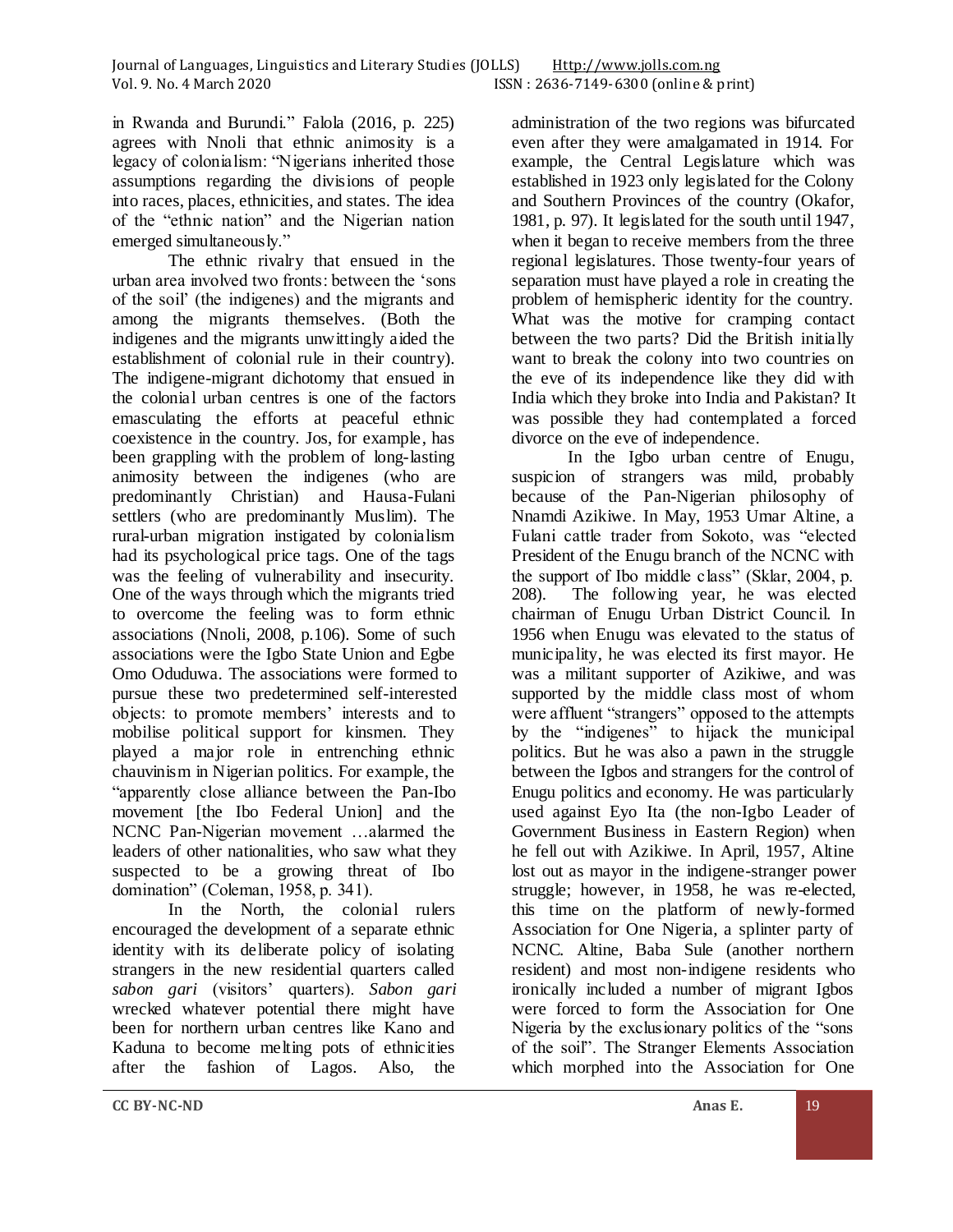Nigeria so as to qualify to stand for the 1958 mayoral election were responses to the clannish politics of those who claimed ownership of Enugu. In the West, the Igbo-dominated NCNC was able to closely rival the Yoruba-dominated Action Group. Because of Lagos's sizable migrant population, it was very difficult for the Yoruba, the 'original owners' of Lagos, to achieve absolute control in its municipal politics. Lagos, the seat of colonial administration, could not effectively shut "strangers" out of its politics. However, the Yoruba gained the upper hand in the municipal politics after independence, forcing Igbo stalwarts like Azikiwe to ultimately fall back on the East from where they came. In Lagos, the hub of nationalist politics, the Yoruba who were the 'sons of the soil' formed the Egbe Omo Oduduwa to checkmate 'migrant invasion' by the Igbo. As Oluwole Alakija, a founding member of the association, lamented,

We were bunched together by the British who named us Nigeria. We never knew the Ibos, but since we since we came to know them we have tried to be friendly and neighbourly. Then came the Arch Devil [Azikiwe] to sow the seed of distrust and hatred…. We have tolerated enough from a class of Ibos and addle-brained Yorubas who have mortgaged their thinking caps to Azikiwe and his hirelings (1948, p. 4).

The association morphed into the Action Group in 1951 and was allegedly used in the same year by Awolowo to abort Azikiwe's dream of becoming the first premier of the Western Region. Achebe (1983, p. 6) describes Awolowo's action as "the death of a dream-Nigeria in which a citizen could live and work in a place of his choice anywhere, and pursue any legitimate goals open to his fellows; a Nigeria in which an Easterner might aspire to be premier in the West and a Northerner become Mayor of Enugu." Awolowo's action served only to aggravate Igbo clannishness. According to Nnoli (2008, p. 211), the AG was "the first party of the Nigerian petty bourgeoisie to be inspired by, found on, and nourished by ethnic chauvinism and regional parochialism." (Despite the

resentment towards the resurgence of Igbo influence in Lagos politics, Lagos is, arguably, the only non-Igbo state where the Igbos have become an indispensable part of politics). Ethnic politics undermined nationalism in the country and might have delayed its independence. North's objection to Anthony Enahoro's 31 March 1953 motion in the House of Representatives for "the attainment of self-government for Nigeria in 1956," independence might have prolonged colonial rule by four years---from 1956 to 1960. Northern legislators, led by Ahmad Bello, had demanded the replacement of the phrase "in 1956" with the phrase "as soon as practicable". Their objection forced NCNC and AG members to stage a walkout (Coleman, 1958, p. 399).

# **Manipulation of ethnicity**

Clever people know how to harness differences. For example, in the Bible, Paul contrived to frustrate his trial in Jerusalem before the Roman tribune Claudius Lysias by dividing his accusers---the Sadducees and the Pharisees-- who had submerged their doctrinal differences in order to frustrate the Gospel. According to Acts 23:6-9 (ESV),

Now when Paul perceived that one part were Sadducees and the other Pharisees, he cried out in council, "Brothers, I am a Pharisee, a son of Pharisees. It is with respect to the hope and the resurrection of the dead that I am on trial." And when he had said this, a dissension arose between the Pharisees and the Sadducees, and the assembly was divided. For the Sadducees say that there is no resurrection, nor angel, nor spirit, but the Pharisees acknowledge them all. Then a great clamor arose, and some of the scribes of the Pharisees' party stood up and contended sharply, "We find nothing wrong in this man. What if a spirit or an angel spoke to him?

Ethnicity is one of the factors that abet politicians' manipulation of the electorate. Nigerian politicians manipulate ethnic differences in two major ways. Firstly, they may form ethnically-based political parties. The politics of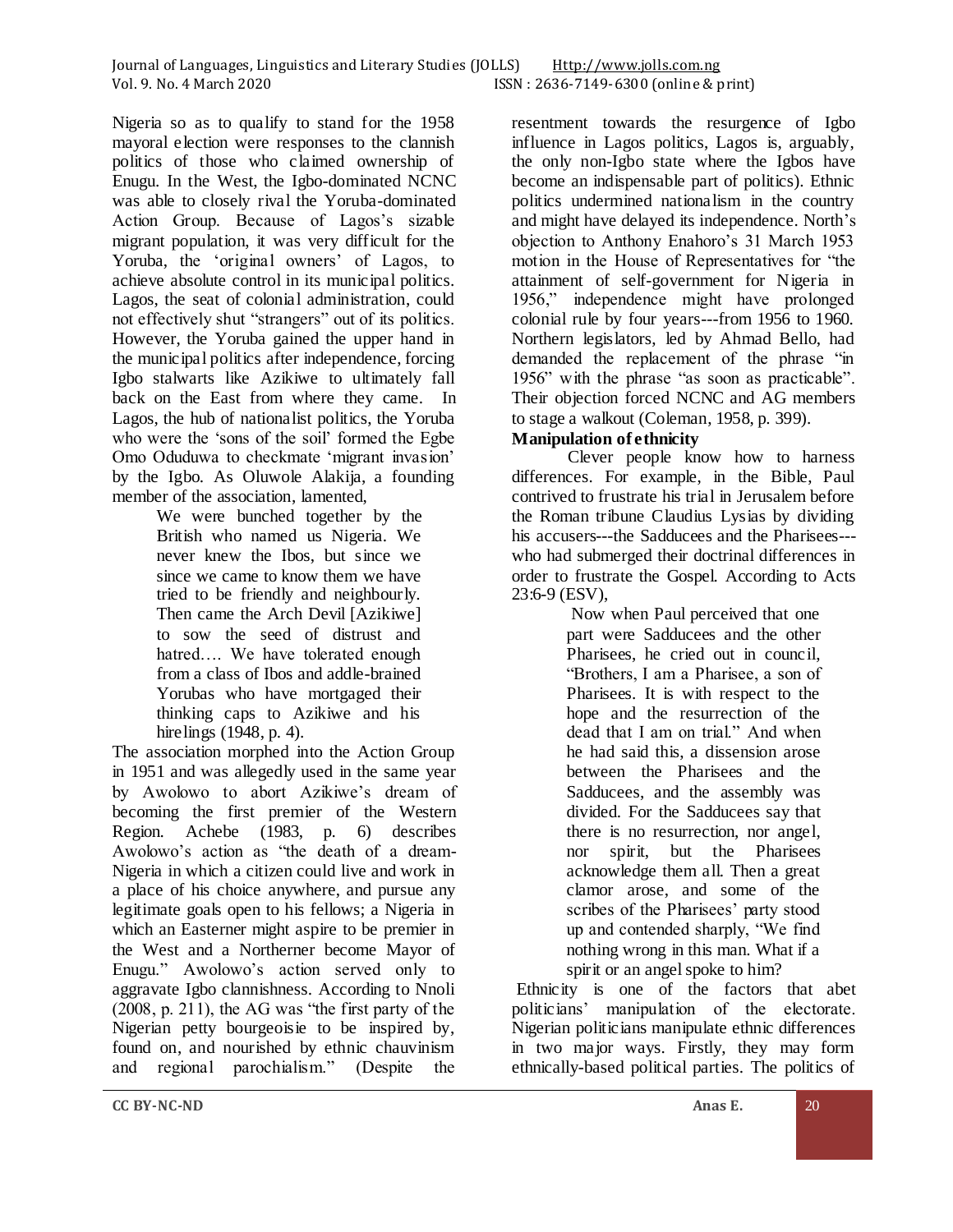the First Republic (1960-1966) was dominated by three ethnically-based parties, namely the NCNC dominated by the Igbos, the AG dominated by the Yoruba and the NPC dominated by the Hausa-Fulani. Two incidents enlarged the footprint of ethnicity in Nigerian politics in 1951, namely the formation of AG and NPC and Azikiwe's failure to become the first premier of the Western region. Awolowo had in 1948 called Nigeria "a mere geographical expression" (Coleman, 1956, p. 320). As its name indicated, the NPC (the Northern People's Congress) was a regional project that catered to the interests of the northerners (Nnoli, 2008, p. 213). It ensconced itself in the north and made no recognisable effort to outgrow its regional dashiki. As noted by Olusanya (1980, p. 567), it "was purely a northern party and it made sure that this fact was well advertised." Its leaders who were so enamoured of feudal privileges schemed to insulate the region against the rival parties. To evince their parochialism, they never canvassed votes in the other regions, preferring instead to support splinter parties such as the Nigerian National Democratic Party (NNDP) led by Samuel Akintola and the National Independence Party led by Eyo Ita, which they used to checkmate Awolowo in the West and Azikiwe in the East respectively. So parochial were they that they even made every effort to prevent AG and NCNC campaigning in their region. Only the NCNC evidently endeavoured to outgrow regionalism and ethnicity. As Falola et al. (1991, p. 87) put it, "[W]hereas the NCNC tended to encourage pan-Nigerian nationalism, most educated elite in western and northern Nigeria stressed upon regionalism." For most of its existence, the AG was conflicted between ethnic insularity-cum- regionalism and Pan-Nigerianism.

Three events in 1951, namely the formation of AG and NPC, the foiling of Azikiwe's plan to become Premier of the Western Region and the implementation of the Macpherson Constitution impacted the Pan-Nigerian character of the nationalist struggle. For example, as Coleman (1958, p. 351) has noted, "The victory of the Action Group over the NCNC by a sizable margin in the 1951 elections in the

Western Region was the triumph of regional nationalism." As to the Constitution, he has also noted,

There can be little doubt that the implementation of the Constitution of 1951 accelerated the drift toward subgroup nationalism and tribalism. Educated Nigerians who aspired to fill the new positions of power and status opened up to Nigerians by that constitution realized that their most secure base of support would be the people of their own groups…In the struggle that ensued, tribalism was the dominant note; but when appealing to the people for support, the competing parties strove to outdo each other in the use of nationalist slogans (1958, p. 352).

The Second Republic (1979 -1983) was also vulgarised by ethnicity. Awolowo and Azikiwe had roused themselves from the political quiescence of the thirteen years of military rule (1966-1979) to dominate the politics of that Republic. Their two arch-rivals from the north, Ahmadu Bello and Tafawa-Balewa, had been killed in the 1966 coup. The Gowon regime (1966-1975) projected Awolowo into the top echelon of political leadership by making him de facto vice-head of state. The ethnically based political parties they formed afforded them the platforms to contest the presidential election in 1979 and 1983. Awolowo's party, the Unity Party of Nigeria (UPN), which was popular in the Yoruba area, did not win even one single governorship in the other regions. Azikiwe's party, the Nigerian People's Party (NPP), which was popular in the Igbo area managed to scrape the governorship of the north central state of Plateau. Northerners who this time round did not have Bello and Tafawa-Balewa to lead them managed to safeguard their region from "invasion" by Awolowo and Azikiwe. Unlike NPC, the north-dominated National Party of Nigeria (NPN) ran candidates, and even won elections, in the other regions. Its desperate attempt to gain a foothold in Awolowo's stronghold was one of the instabilities that invited the December 1983 coup.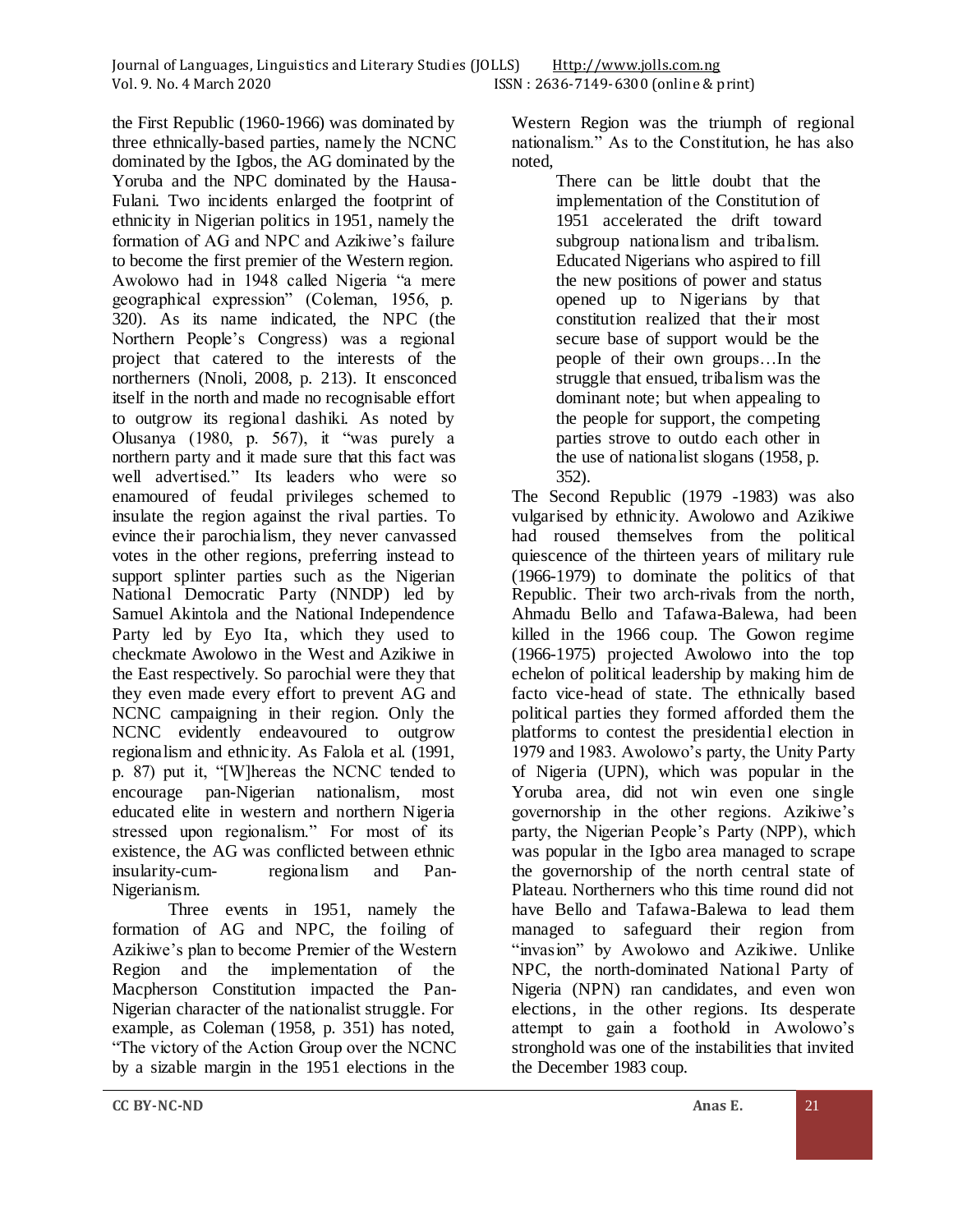| Journal of Languages, Linguistics and Literary Studies (JOLLS) | <u>Http://www.jolls.com.ng</u> |                                       |
|----------------------------------------------------------------|--------------------------------|---------------------------------------|
| Vol. 9. No. 4 March 2020                                       |                                | ISSN: 2636-7149-6300 (online & print) |

### **Recession of ethnicity**

Three factors have slowly eroded the influence of ethnicity in Nigerian politics. The first is the Constitution. The Constitution (Sections 222, & 223) requires that the political parties' membership and activities reflect the country's federal character. The major implication of this requirement is that regionally-based parties like the All Progressives Grand Alliance (APGA) which has ruled Anambra since 2006 are unlikely to win the presidency. It was that requirement that almost choked the Alliance for Democracy (AD). To become a national party, AD after transmuting into the Action Congress (AC) and then the Action Congress of Nigeria (ACN) merged with the Congress for Progressive Change (CPC), the All Nigeria Peoples Party (ANPP) and a splinter of APGA to form the All Progressives Congress (APC), the ruling party.

APGA's protracted infancy could fling it into extinction if it loses the 2022 governorship election in Anambra State. The Constitution (Sections 133 and 134) also requires the president-elect to have broad national acceptance, which means that he or she must have, in addition to winning the most votes in the election, carried two-thirds of the states and Abuja. The major implication of this requirement is that presidential candidates are obliged to canvass cross-ethnic and regional support. The Constitution (Section 14) further requires that the president should apply "the Federal Character" principle (inclusive government), which means that he should distribute federal offices in a manner that benefits all regions and ethnicities.

Political parties use diverse ways to satisfy the second requirement. One such way is to pick their presidential and an analysis and an analysis and an analysis and an analysis and an analysis and an analysis and an analysis and an analysis and an analysis and an analysis and an analysis and an analysis and an analysis a

|  |  |  | The vice-presidential candidates from different ethnic groups. The following table shows the ethnic mix: |
|--|--|--|----------------------------------------------------------------------------------------------------------|

| <b>Period</b> | <b>President</b> | Vice - Preside nt | <b>Remark</b>  |
|---------------|------------------|-------------------|----------------|
| 1979-1983     | Hausa-Fulani     | Igbo              |                |
| 1999-2007     | Yoruba           | Hausa-Fulani      |                |
| 2007-2010     | Hausa-Fulani     | <b>T</b> iaw      | President died |
| 2010-2015     | Iiaw             | Hausa-Fulani      |                |
| 2015-         | Hausa-Fulani     | Yoruba            |                |

One of the virtues of the presidential system of government is that it has forced seekers of political offices to seek broad-based ethnic, religious and regional support. The system has certainly cramped ethnicity. According to Lergo (2011, p. 92), the presidential system "helps to discourage political party formations on strict religious, regional, or ethnic lines, and encourages political discourse and participation on ideology. This development has had an empowering effect on minority ethnic groups as can be seen in election reforms and results since 1979." In fact, the country since 1979 has been spared the kind of ethnic politics that undermined the First Republic.

The second virtue is that, by demanding national acceptability of parties, the system has increased the bargaining power of the ethnic minorities. This is true, even though the politics is still dominated by the three ethnic majorities, namely the Igbo, the Yoruba and the Hausa-Fulani.

The second factor is state creation which started off as a war effort (a gambit to undermine Biafra among ethnic minorities like the Efik and Ibibio) but has fortuitously enhanced both the bargaining power of the ethnic minorities and the imperative of broad-based politics. According to Lergo (2011, p. 92), "subdividing Nigeria into states is a positive development, not only for minorities, but also for the country as a whole. It reduces the power of the central government. It helps to demystify the political invisibility of regional ethnic majorities and encourages cross-regional coalitions, not only between minorities but also between majority and minority ethnic groups… The creation of states has also helped to prevent the emergence of tribal or ethnic heroes. Instead, politicians are forced to transcend ethnicity and region, religion, and be national heroes. It is a positive outcome of state development that Nigeria can no longer produce tribal leaders such as Sarduna [Sardauna] of Sokoto, Obafemi Awolowo, and Nnamdi Azikiwe.**"** State creation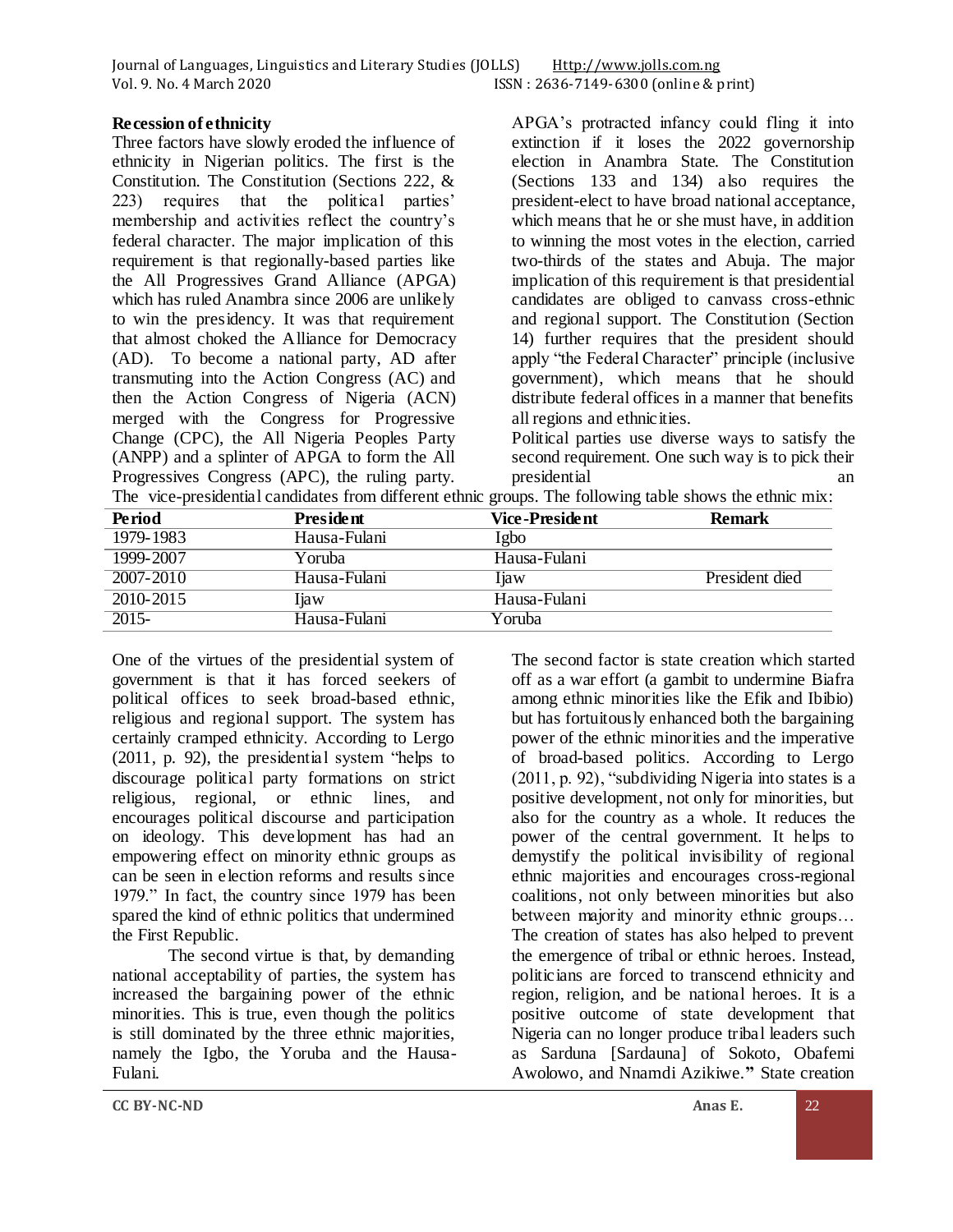has largely assuaged the minorities. Ironically, it has aggravated the country's problem of disunity. As the ICG (2012, pp. 1-2) has noted, "Nigerians who live in states other than their states of ancestral origin are referred to as non-indigenes, no matter how long they and their parents have lived in the state. This is important, because nonindigenes are often prevented from exercising the full citizenship rights enjoyed by indigenes...In a bid to prevent the domination of some groups by others, the Nigerian Constitution inadvertently made provisions that undermine effective national citizenship and loyalty to the nation. State creation is politicised, which is the reason why, for example, the Igbo-dominated southeast region has fewer states than the other regions."

The third factor is the civil war. For the Igbos, the civil war has not only de-coupled the minorities such as the Efiks and the Ibibios, it also has re-energised centrifugal sub-ethnic consciousness among the Igbo of the Niger Delta. Such consciousness of separate identity has divided the Igbos into "core Igbos" and "peripheral Igbos". The latter now self-identify as "Ika" (in Delta State) or Ikwerre (in Rivers State), an identification that has made them distinct subethnic groups. It is interesting to note that the Ikwerre played a role in the confiscation of Igbo properties in Port Harcourt after the civil war. In the Second Republic (1979-1983), they joined the minorities in Rivers and Cross River States (which were part of the defunct Eastern Region) in supporting the north-dominated NPN. Governors Clement Isong and Melford Okilo were elected on that party's ticket. The Mid-Western region which has a sizeable Igbo population was controlled by the NCNC in the First Republic. However, in the Second Republic the region supported the north-controlled NPN. The North has experienced defection too. Its monolithic clout has been unravelling with the agitation by the minorities, particularly those in the North Central states of Plateau and Benue, for a divorce. In 1979 and 1983, the Igbo-dominated NPP won a landslide victory in the Christiandominated Plateau State. It also closely trailed NPN in neighbouring Benue State. According to Magstadt (1994, p. 421), the resentment of the minorities against the majorities was one of the

sources of tension during the 1950s, when the country's independence was being negotiated. **Conclusion**

Nigeria is one of the countries that are still taking baby steps towards sustainable nationhood. Its efforts at self-governance have been mostly unsuccessful, with the result that six decades after independence, it is still a collection of fractious ethnic groups. One of the first things Nigerians did after becoming independent in 1960 was to fight a civil war (1967-1970). That war appears to have demolished all prospects of modus vivendi among its ethnic groups. Dowden (2008, p. 440) once said that he was surprised the country had not imploded: "By any law of political or social science it should have collapsed or disintegrated years ago." Ethnicity, which can enrich cultural diversity, is the major obstacle to the efforts at national integration. It is also evidently a major reason for the country's protracted infancy. It has caused a civil war. It has also caused many other crises that have equally menaced the country's continuing existence. Because the ethnic groups do not share sense of nationhood, they scramble to corner the political space for the largest piece of the "National Cake".

Both Nigerians and the British who colonised them are complicit in the problem of ethnic rivalry. The latter created it, while the former have embraced it as a destiny of nation. As noted by Falola (2016, p. 246), "As the pattern ensued in all colonies, European policies created the divisions, and African leadership manipulated them." The former have so nurtured it that it has become a verity of contact among the ethnicities. As Cunningham (2014, p. 3) has noted, "In African politics, ethnicity is a salient cleavage within the political spheres of nations." The influence of ethnicity will decrease with the resetting of the coordinates of relationship among the regions and ethnicities. In Nigeria's political parlance, this phenomenon is called 'restructuring'. Restructuring evokes memories of the civil war, for it was the politics and economics of that war that paved the way for power grabbing by the centre. Since that war, the federal government has been augmenting its powers at the expense of the sub-national